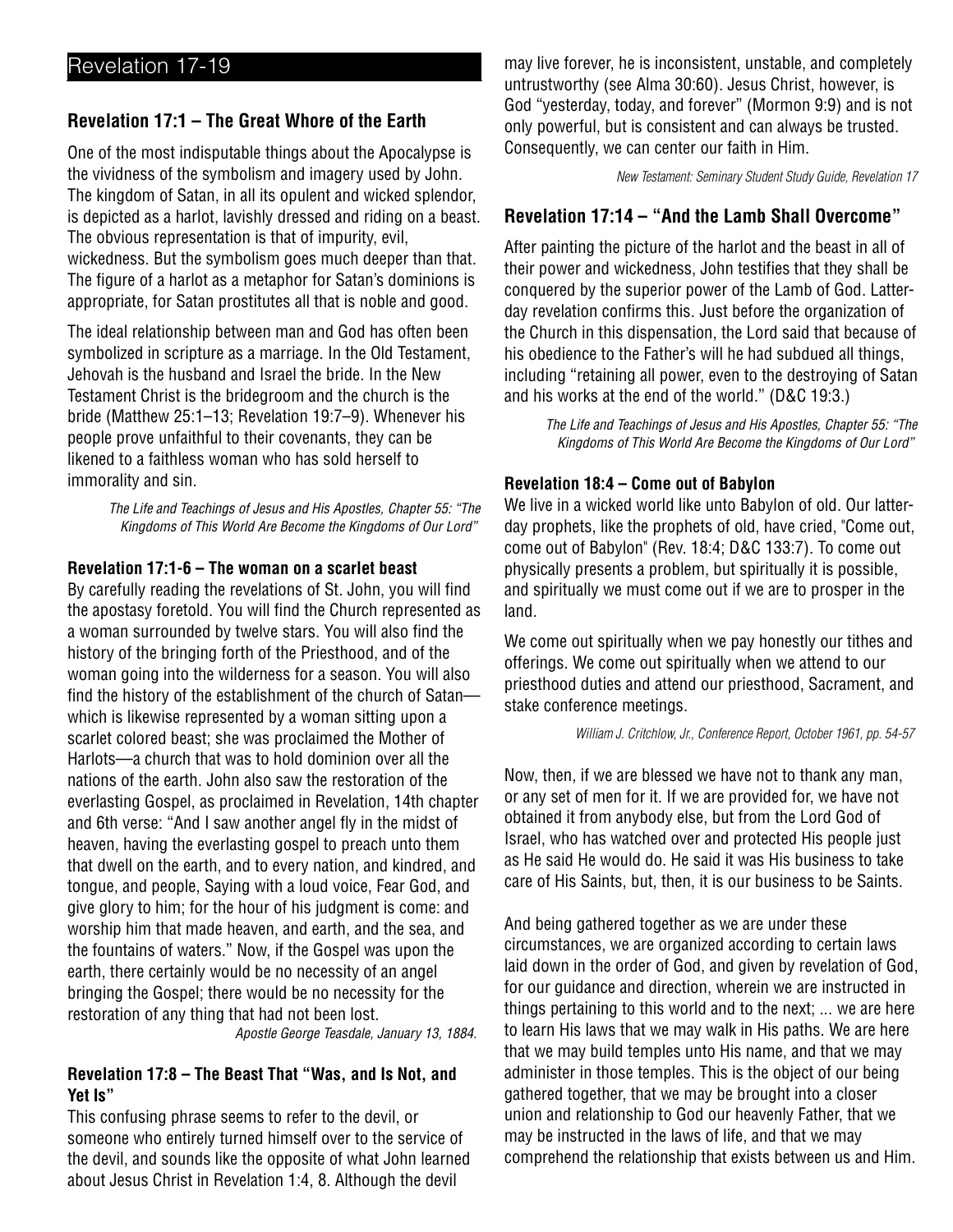And while we are looking for calamity and trouble—wars, pestilence and famine, and all those things that have been spoken of by the holy Prophets—yet there is to be a voice heard before that day crying: "Come out of her, my people, that ye be not partakers of her sins, and that ye receive not of her plagues"—that is, speaking of a certain something that is called Babylon. ... We have come here that we may enter into covenants that are eternal, and which continue behind the veil.

#### President John Taylor, November 30, 1884.

You need an endowment, brethren, in order that you may be prepared and able to overcome all things; and those that reject your testimony will be damned. The sick will be healed, the lame made to walk, the deaf to hear, and the blind to see, through your instrumentality. But let me tell you, that you will not have power, after the endowment to heal those that have not faith, …

But when you are endowed and prepared to preach the Gospel to all nations, kindreds, and tongues, in their own languages, you must faithfully warn all ...

Scriptural Teachings of Joseph Smith, 91-92

The endowment was to prepare the disciples for their missions unto the world.

Scriptural Teachings of Joseph Smith, 274

Marriage, is also a principle or ordinance of the Gospel, most vital to the happiness of mankind, however unimportant it may seem, or lightly regarded by many. There is no superfluous or unnecessary principle in the plan of life, but there is no principle of greater importance or more essential to the happiness of man—not only here, but especially hereafter, than that of marriage.

Elder Joseph F. Smith, Sept. 30, 1877

#### **Revelation 19:10 – The Testimony of Jesus**

What is the testimony of Jesus? And what must we do to be valiant therein?

"Be not … ashamed of the testimony of our Lord," Paul wrote to Timothy, "… but be thou partaker of the afflictions of the gospel." (2 Tim. 1:8.) And to the Beloved John came this divine message: "The testimony of Jesus is the spirit of prophecy." (Rev. 19:10.)

The testimony of our Lord! The testimony of Jesus! What a glorious and wondrous concept! It opens the door to glory and honor with the Father and the Son forever! The testimony of Jesus is to believe in Christ, to receive his gospel, and to live his law.

Be Valiant in the Fight of Faith , Elder Bruce R. McConkie, October 1974

A testimony is a most precious possession because it is not

acquired by logic or reason alone, it cannot be purchased with earthly possessions, and it cannot be given as a present or inherited from our ancestors. We cannot depend on the testimonies of other people. We need to know for ourselves. President Gordon B. Hinckley said, "Every Latter-day Saint has the responsibility to know for himself or herself with a certainty beyond doubt that Jesus is the resurrected, living Son of the living God" ("Fear Not to Do Good," Ensign, May 1983, 80).

The source of this sure knowledge and firm conviction is divine revelation, "for the testimony of Jesus is the spirit of prophecy" (Revelation 19:10).

We receive this testimony when the Holy Spirit speaks to the spirit within us. We will receive a calm and unwavering certainty that will be the source of our testimony and conviction irrespective of our culture, race, language, or socioeconomic background. These promptings of the Spirit, rather than human logic alone, will be the true foundation upon which our testimony will be built.

The Power of a Personal Testimony, Elder Dieter F. Uchtdorf, October 2006

## **Revelation 19:11–16. Why Did John See Jesus Riding on a White Horse?**

Interestingly enough, just before his crucifixion, Christ made his triumphal entry into Jerusalem on a donkey (Matthew 21). Traditionally, riding into a city on a donkey signified that the rider came in peace. Who could imagine a conqueror riding to battle on a donkey? John's vision of Christ's second coming showed the Lord as riding on a white horse (Revelation 19:11–16). That does not mean that Christ will actually come riding on a horse, but seems to symbolize that his second coming will be that of the conqueror of all evil, as King of kings and Lord of lords.

## **Revelation 19:13. "A Vesture Dipped in Blood"**

It is a common misconception that Christ shall be clothed in white at his coming. Here and also in the Doctrine and Covenants it is clear that he shall be dressed in red apparel, symbolic of his taking upon himself the sins of the world and of coming in his judgment. (Read D&C 133:46, 48, 50, 51.)

**Revelation 19:21. "Slain with the Word" of God**

The Inspired Version changes the word sword in this verse to word. This suggests that the wicked are condemned by the word of God (Hebrews 4:12, D&C 14:2). Men should learn to live by every word that proceeds from the mouth of God, for his word is truth (D&C 84:44, 45).

The Life and Teachings of Jesus and His Apostles, Chapter 56: "Behold, I Come Quickly; and My Reward Is with Me"

**Revelation 19:15, 21—"Out of His Mouth Goeth a Sharp Sword, … and He Shall Rule Them with a Rod of Iron"** The sword and the rod of iron both refer to the word of God (see Hebrews 4:12; 1 Nephi 15:23–24). Although it may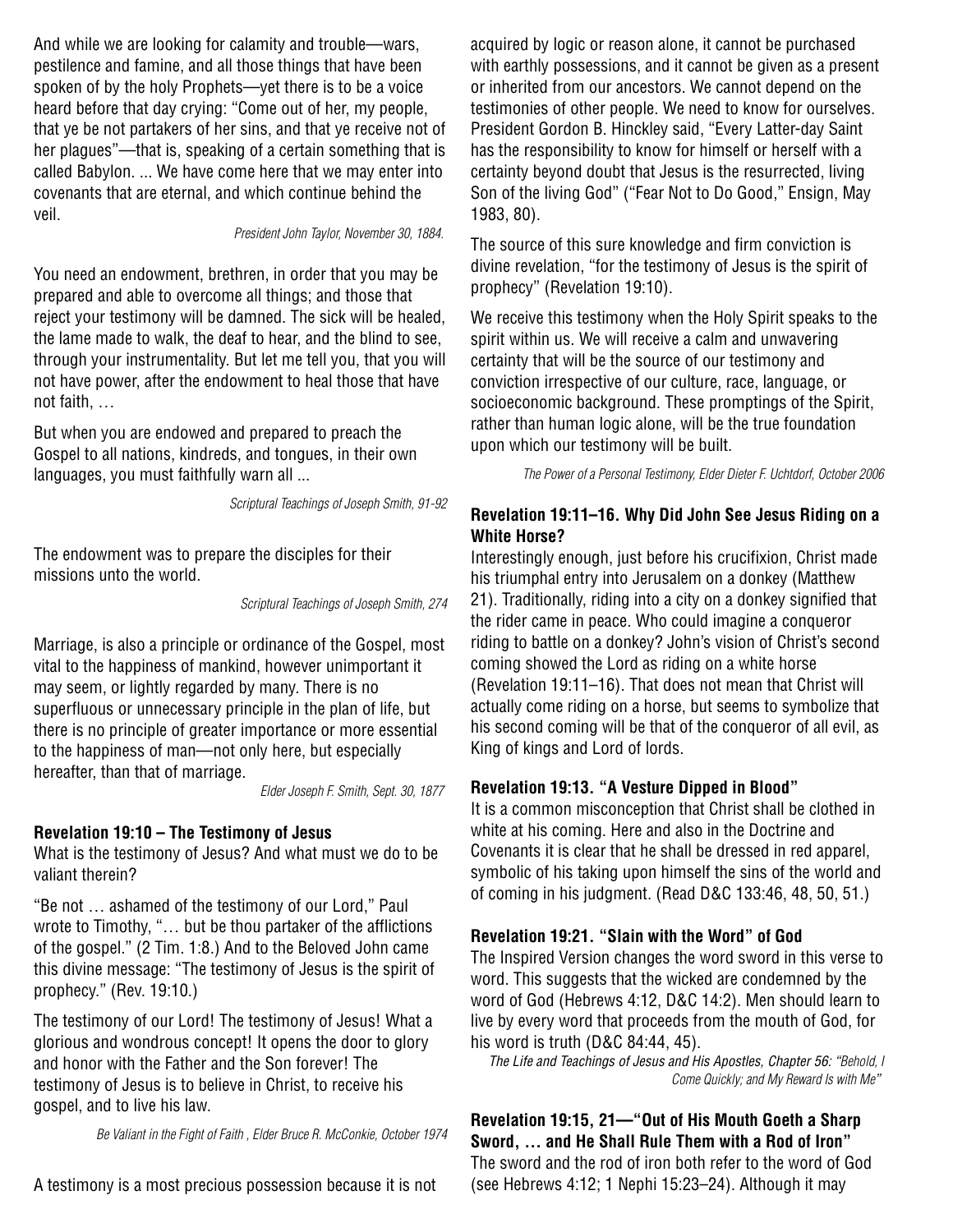sound harsh, the rule of Jesus is not harsh, but firm, powerful, and cuts to the center of man to help him permanently change or to perfectly know his guilt (see 1 Nephi 16:2; Alma 31:5; 3 Nephi 11:3).

New Testament: Seminary Student Study Guide, Revelation 19

# Revelation 20-22

#### **Revelation 20:1 – What is the bottomless pit?**

The bottomless pit is outer darkness, the future dwelling place of Satan and the sons of perdition (see D&C 76:31–38). New Testament: Seminary Student Study Guide, Revelation 20

#### **Revelation 20:2, 3. How Is Satan Bound?**

"Many other scriptures refer to the thousand years of wonderful, glorious conditions on the earth, because Lucifer, Satan, the devil, will be bound.

"The scriptures say he will be 'bound with a chain' and 'put into a bottomless pit.' To me, these are symbolical terms. I cannot quite conceive of steel chains or pits that could hold Satan. The only power I know of that will bind Satan, or render him powerless, is righteous living.

"The war that started in heaven has not ended yet and shall not end until everyone has proved the extent of his ability to resist Satan. Even Jesus Christ had to bind Satan when he was tempted in the wilderness. Satan had no power over him, because Jesus resisted his temptations. Then the record says, '… he departed from him for a season.' (Luke 4:13.)" Eldred G. Smith in Conference Report, Apr. 1970, p. 142; see also 1 Nephi 22:26.

#### **Revelation 20:7–10. The Battle of Gog and Magog**

John tells us clearly that after the Millennium Satan shall be loosed again, and one last great battle shall be fought between the forces of good and evil. Michael the archangel (who is Adam) shall gather the armies of God together to do battle with Satan and his armies, and Satan and his hosts shall be defeated and cast into their own place for the rest of eternity (D&C 88:110–16).

John calls the hosts who follow Satan, Gog and Magog. These terms cause some confusion, for they are also used to refer to the leader of the final battle before the Millennium begins, which is commonly called the battle of Armageddon. The terms themselves come from Ezekiel 38, 39, where the battle of Armageddon is described in some detail. Most scholars believe that Ezekiel chose these names as symbols of great military prowess and wickedness.

Joseph Fielding Smith clarifies the difference between the battle of Armageddon and the battle of Gog and Magog: "Before the coming of Christ, the great war, sometimes called Armageddon, will take place as spoken of by Ezekiel, chapters 38 and 39. Another war of Gog and Magog will be

after the millennium." (Doctrines of Salvation, 3:45.)

### **Revelation 20:14. What Is the Lake of Fire?**

"A man is his own tormentor and his own condemner. Hence the saying, They shall go into the lake that burns with fire and brimstone. The torment of disappointment in the mind of man is as exquisite as a lake burning with fire and brimstone. I say, so is the torment of man." (Smith, HC, 6:314.)

The Life and Teachings of Jesus and His Apostles, Chapter 56: "Behold, I Come Quickly; and My Reward Is with Me"

## **Revelation 21:1. "And I Saw a New Heaven and a New Earth"**

"We discover from the word of the Lord that the earth, like mankind upon it, is passing through various stages of development, or change. It was created and pronounced good. It partook of the decree of mortality coming through the fall. It is now passing through the telestial condition, in which telestial beings predominate and rule. It will then pass into the 'renewed,' or restored state, for a thousand years as a terrestrial earth and the abode of terrestrial inhabitants. Then comes the end. The earth like all creatures living on it must die. Then it will, like all creatures, receive its resurrection and be celestialized because it obeys its law."

Smith, Church History and Modern Revelation, 1:295.

### **Revelation 21:2. The New Jerusalem**

The New Jerusalem spoken of in Revelation 21 is not the same city that is to be built on the American continent as part of the last days and the Second Coming of Jesus Christ (see Articles of Faith 1:10). It refers to the celestial kingdom.

New Testament: Seminary Student Study Guide, Revelation 21

#### **Revelation 21:8. What Is the Second Death?**

"After the separation of the body and spirit, which is the natural death, the wicked and ungodly die a second death, a spiritual death, meaning they are cast out of the presence of the Lord and are dead as pertaining to the things of righteousness, which are the things of the Spirit. [Read D&C 63:17, 18.]

"But when those here designated have suffered for their own sins, after they have paid the utmost farthing in hell, after they have suffered 'the wrath of Almighty God, until the fulness of times,' they shall come forth in the second resurrection and receive their inheritance in the telestial kingdom. (D. & C. 76:103–106.) That is, the allotted period of their spiritual death shall cease; death and hell shall deliver up the dead which are in them; and all men, except the sons of perdition, shall receive their part in the kingdoms which are prepared. Thus these vessels of wrath are 'the only ones on whom the second death shall have any power after the resurrection. (D. & C. 76:37.)" (McConkie, DNTC, 3:583–84.)

**Revelation 22:7. "I Come Quickly"**